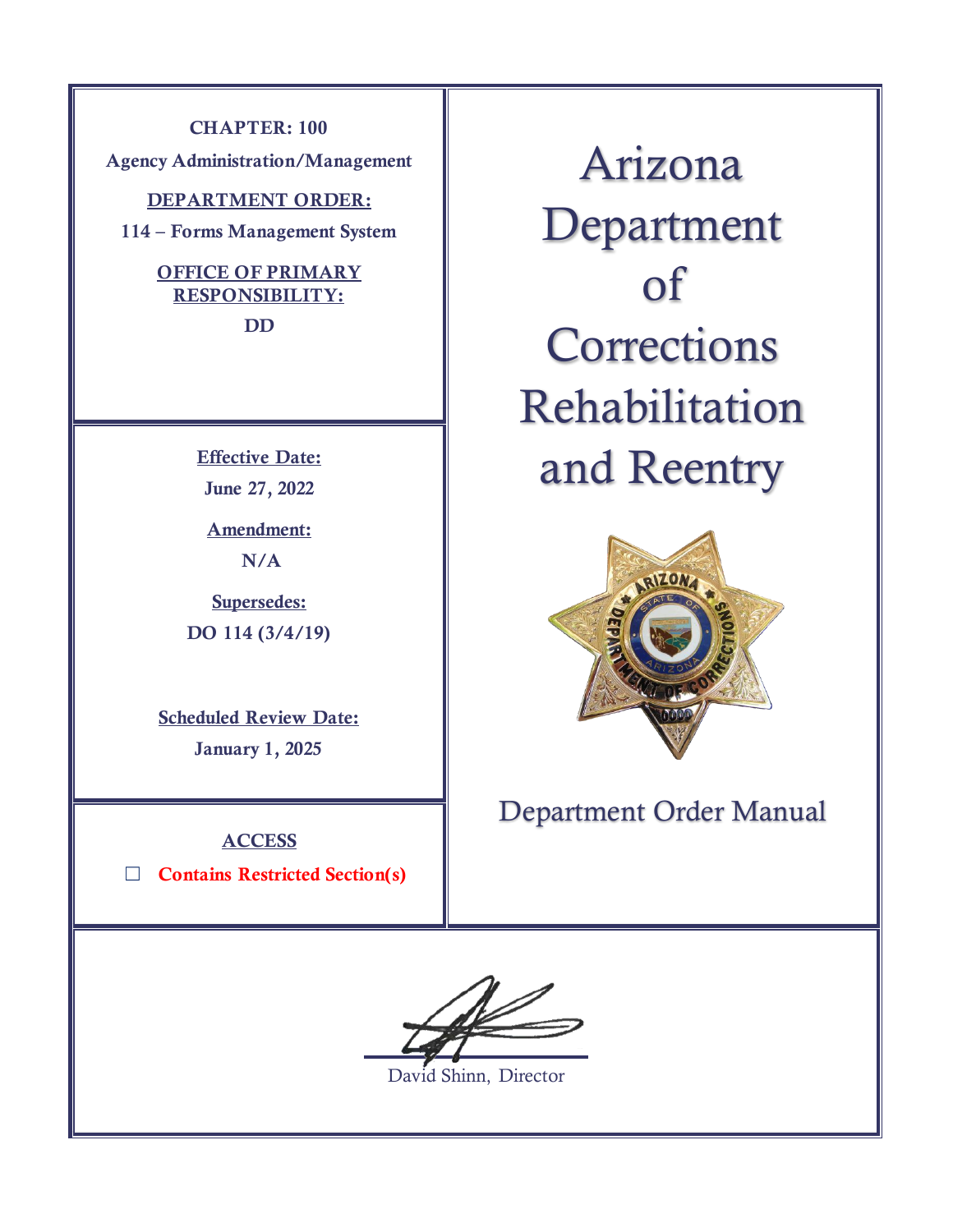# **TABLE OF CONTENTS**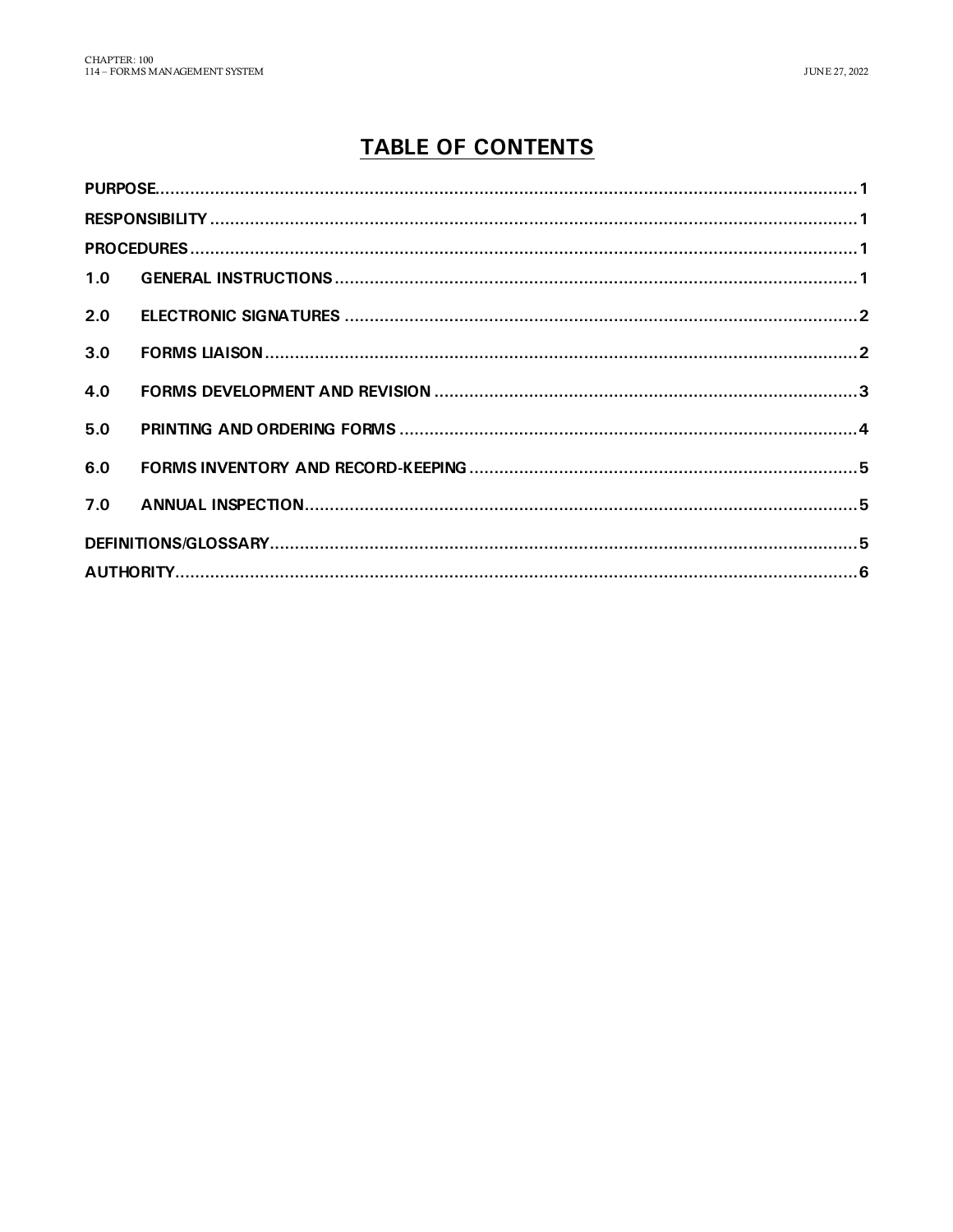# <span id="page-2-0"></span>**PURPOSE**

This Department Order establishes a system for the management and control of forms, including the development, revision, production, purchase, storage, distribution and accountability. Emphasis is on maintaining a standardized, responsive, cost-effective, quality-controlled means of production which generates user-friendly forms.

### <span id="page-2-1"></span>**RESPONSIBILITY**

The Policy and Research Unit is responsible for ensuring the effective and efficient development, revision, consolidation, and review of all Department forms and the production of electronic forms.

The Assistant Director **for** Arizona Correctional Industries (ACI) is responsible for the production of all nonelectronic forms for the Department, maintaining statistical records on production volume and costs, and providing updated price lists.

The Deputy Directors, Assistant Directors, Regional Operations Directors, Wardens and Administrators are responsible for the accurate and timely determination of form needs and the efficient warehousing, storage and use of forms. They are also responsible for ensuring staff complies with this Department Order when developing new forms or revising existing forms.

### <span id="page-2-2"></span>**PROCEDURES**

- <span id="page-2-3"></span>**1.0 GENERAL INSTRUCTIONS** – The creation or use of forms other than those developed and/or approved through the procedures outlined in this Department Order is prohibited. The Policy and Research Unit Forms Coordinator shall ensure all forms are developed or revised in accordance with the following guidelines:
	- 1.1 Forms shall not be modified **or tailored** to make them unique to a specific institution or bureau without authorization from the Office of Primary Responsibility (OPR).
	- 1.2 Review existing form requirements for Department Orders under review and revision. Forms may be revised more frequently as requested by the OPR, or if required by a change in written instruction, statute or to update the form design. The Forms Coordinator shall:
		- 1.2.1 Consult with Form Liaisons to address form development and management issues.
		- 1.2.2 Ensure forms are user-friendly.
		- 1.2.3 Review existing forms that have not been revised during the calendar year to determine if they should be revised or rescinded.
		- 1.2.4 Consolidate and standardize forms and form processes to avoid the creation of redundant forms.
		- 1.2.5 Prepare a Forms Announcement for placement on the ADCNet quarterly. Forms Announcements shall provide updated information on forms and instructions regarding the disposition of existing stock.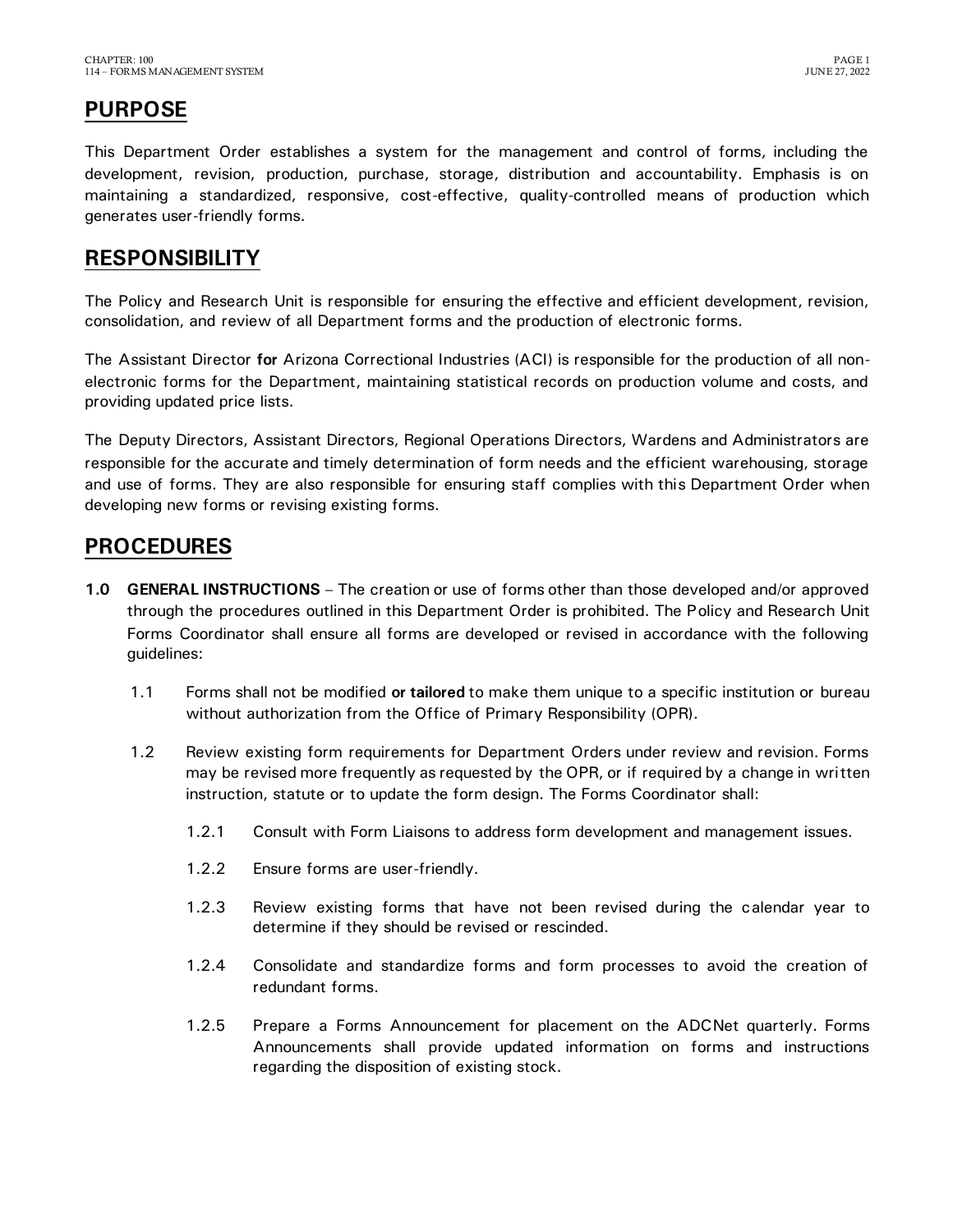- 1.3 New or revised forms designated for distribution to the:
	- 1.3.1 Inmate Master Record/Institution file shall be approved by the Offender Services Bureau Administrator.
	- 1.3.2 Inmate Medical Record shall be approved by the Assistant Director for Medical Services or designee.
- 1.4 Electronic Forms The Forms Coordinator, in consultation with the OPR, shall develop electronic forms for placement on the ADCNet.
	- 1.4.1 Electronic forms, which indicate a distribution, shall be copied and distributed accordingly. The person who completes an electronic form is responsible for the distribution.
	- 1.4.2 Blank electronic forms may be printed by computer and copied for subsequent completion by hand.
	- 1.4.3 The following types of forms may not be available electronically:
		- 1.4.3.1 No Carbon Required (NCR) forms
		- 1.4.3.2 Forms with special printing instructions (such as colored paper, cardstock, laminate, etc.)
		- 1.4.3.3 Medical forms
	- 1.4.4 Department forms, which are deemed inappropriate for electronic use, shall be purchased through ACI.
- 1.5 Printed Forms Printed forms shall be produced by ACI.
	- 1.5.1 Forms purchased through ACI shall not be photocopied for use.
- <span id="page-3-0"></span>**2.0 ELECTRONIC SIGNATURES** – Electronic signatures may be used for electronic forms, procurement actions (e.g., contracts, intergovernmental agreements, interagency services agreements, etc.), Department Orders, and other binding documents.
	- 2.1 Use of electronic signatures shall only be authorized by the Director, Deputy Directors, Inspector General, or Assistant Directors.

#### <span id="page-3-1"></span>**3.0 FORMS LIAISON**

- 3.1 The Deputy Directors, Assistant Directors, Wardens, Deputy Wardens and Administrators shall appoint a Forms Liaison for their area of responsibility.
- 3.2 The Forms Liaison shall:
	- 3.2.1 Coordinate requests for the development or revision of forms with the Forms Coordinator.
	- 3.2.2 Coordinate with the appropriate Business Administrator to order all printed forms from ACI.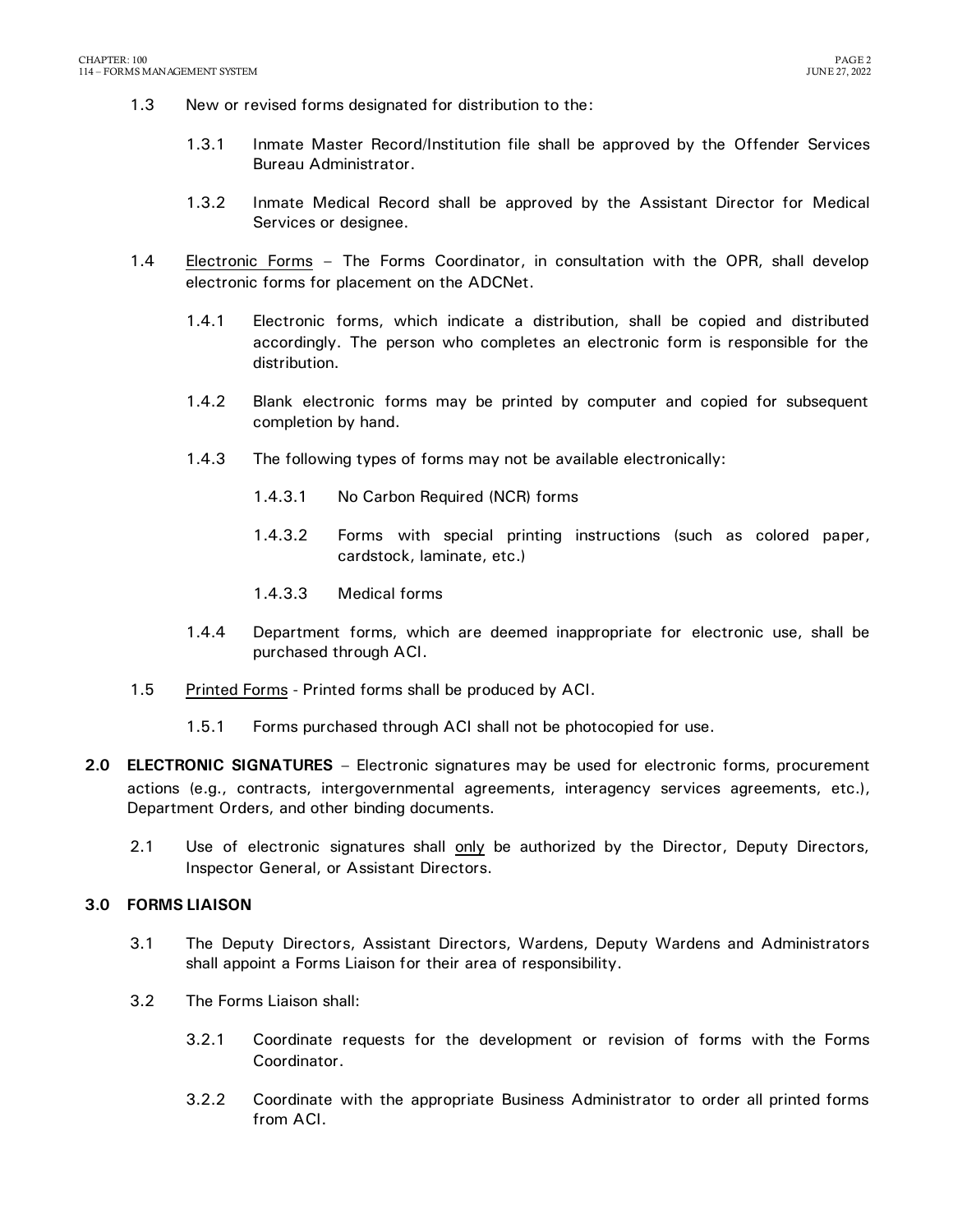- 3.2.3 Manage institution, unit or work area inventory.
- 3.2.4 Serve as the area coordinator for the institution, unit or work area.
- 3.2.5 Serve as the subject matter expert providing information, education and training to staff on the forms in accordance with this Department Order.
- 3.2.6 Maintain records in accordance with section 6.0.

#### <span id="page-4-0"></span>**4.0 FORMS DEVELOPMENT AND REVISION**

- 4.1 Development All Department forms shall be developed and approved for production by the Forms Coordinator under the authority of the Policy and Research Unit Administrator.
	- 4.1.1 The Forms Coordinator shall determine if the development of a form is appropriate.
	- 4.1.2 Forms created by other government or private agencies shall not be re-created as a Department form.
	- 4.1.3 A standard design layout, created by the Forms Coordinator and approved by the Policy and Research Unit Administrator, shall be used to develop new forms or to revise existing forms.
	- 4.1.4 Multiple-part forms printed on NCR paper shall conform to the following NCR color sequence.
		- 4.1.4.1 Two-part: white, canary
		- 4.1.4.2 Three-part: white, canary, pink
		- 4.1.4.3 Four-part: white, canary, pink, goldenrod
		- 4.1.4.4 Five-part: white, green, canary, pink, goldenrod
		- 4.1.4.5 Six-part: white, blue, green, canary, pink, goldenrod
	- 4.1.5 As part of the forms development and approval process, the Forms Coordinator shall assign a number to forms consistent with the Department's approved numbering system. Forms translated into Spanish shall include a (S) designator in the number.
- 4.2 New or Revised Forms Requests Requests for new or revised forms shall be forwarded through the chain of command to the appropriate Forms Liaison, who shall forward the request to the Forms Coordinator.
	- 4.2.1 If practical, a sample of the proposed or revised form shall accompany the request.
	- 4.2.2 Each request for a revised form shall include justification that indicates why an existing form no longer meets the needs or requirements of the user.
	- 4.2.3 Each request for a new form shall include an explanation of how this form will meet the needs or requirements of the user currently not being met by another form.
	- 4.2.4 A recommendation for the type of production to be used for the form may be included in the request.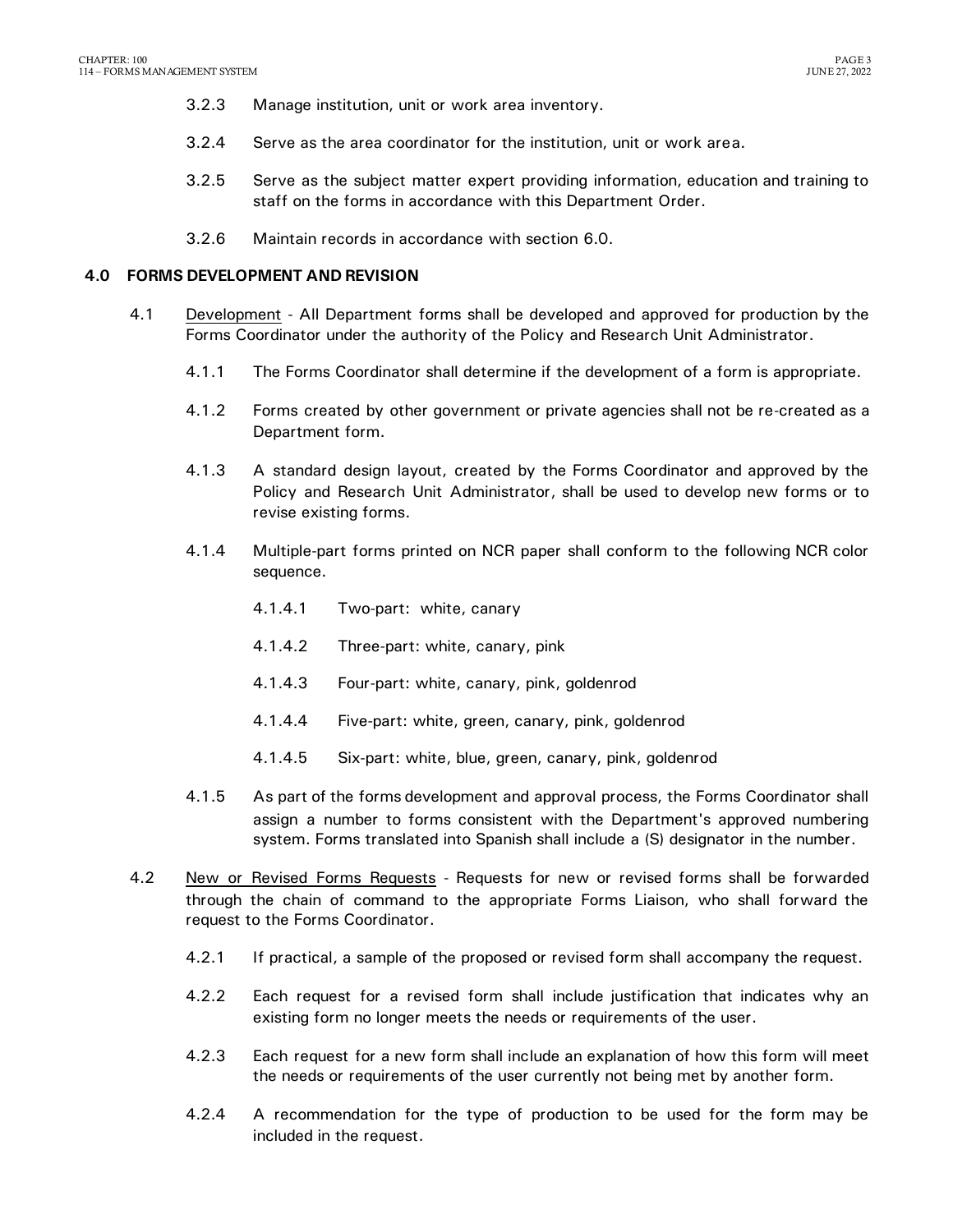- 4.2.5 The Forms Coordinator shall:
	- 4.2.5.1 Work in collaboration with the appropriate OPR until the form has been satisfactorily developed or revised.
	- 4.2.5.2 Notify the requestor in writing if the request violates the provisions of this Department Order and cannot be developed as submitted.
	- 4.2.5.3 Forward a draft of an approved new or revised form to the appropriate Forms Liaison or OPR.
	- 4.2.5.4 Provide instructions to ACI on the disposition of new/revised forms.
	- 4.2.5.5 **In collaboration with the OPR, determine management of existing supply; either destroy or exhaust all existing supply and timeframes for such.**

#### <span id="page-5-0"></span>**5.0 PRINTING AND ORDERING FORMS**

- 5.1 On-Cycle Printing ACI will process two on-cycle forms orders each fiscal year. The delivery date for forms ordered shall be 90 calendar days from the date the order is due back.
	- 5.1.1 The first on-cycle forms order/price list will be mailed to the Forms Liaisons by July 15. Form orders must be received by ACI by August 15. Forms will be delivered by November 15.
	- 5.1.2 The second on-cycle forms order/price list will be mailed to the Forms Liaisons by January 15. Form orders must be received by ACI by February 15. Forms will be delivered by May 15.
	- 5.1.3 The pricing information shall remain unchanged until written notification is provided to the Forms Liaison by ACI. Once the order is consolidated, the actual price including discounts shall be sent to the appropriate Business Administrator.
	- 5.1.4 The on-cycle order form shall establish the pricing for the smallest order. If the order is for a quantity larger than identified on the pricing list, a discount may be allowed by ACI. ACI shall notify ordering entities of any discounts for large quantity orders.
	- 5.1.5 Orders for printed forms shall be prepared only by the Forms Liaison at each Institution or Division.
	- 5.1.6 Forms Liaisons shall consolidate orders. Forms shall be ordered in sufficient quantities to meet the needs of local customers, dependent upon local warehousing/storage/operations capacity.
	- 5.1.7 Users are encouraged to minimize the frequency of reorders and off-cycle orders to assist in taking advantage of quantity price-breaks, and minimize processing costs for purchase orders.
	- 5.1.8 Forms shall be ordered in the pre-packaged amounts established by ACI. ACI may package forms in small quantity packages, usually 100 or less, dependent upon usage.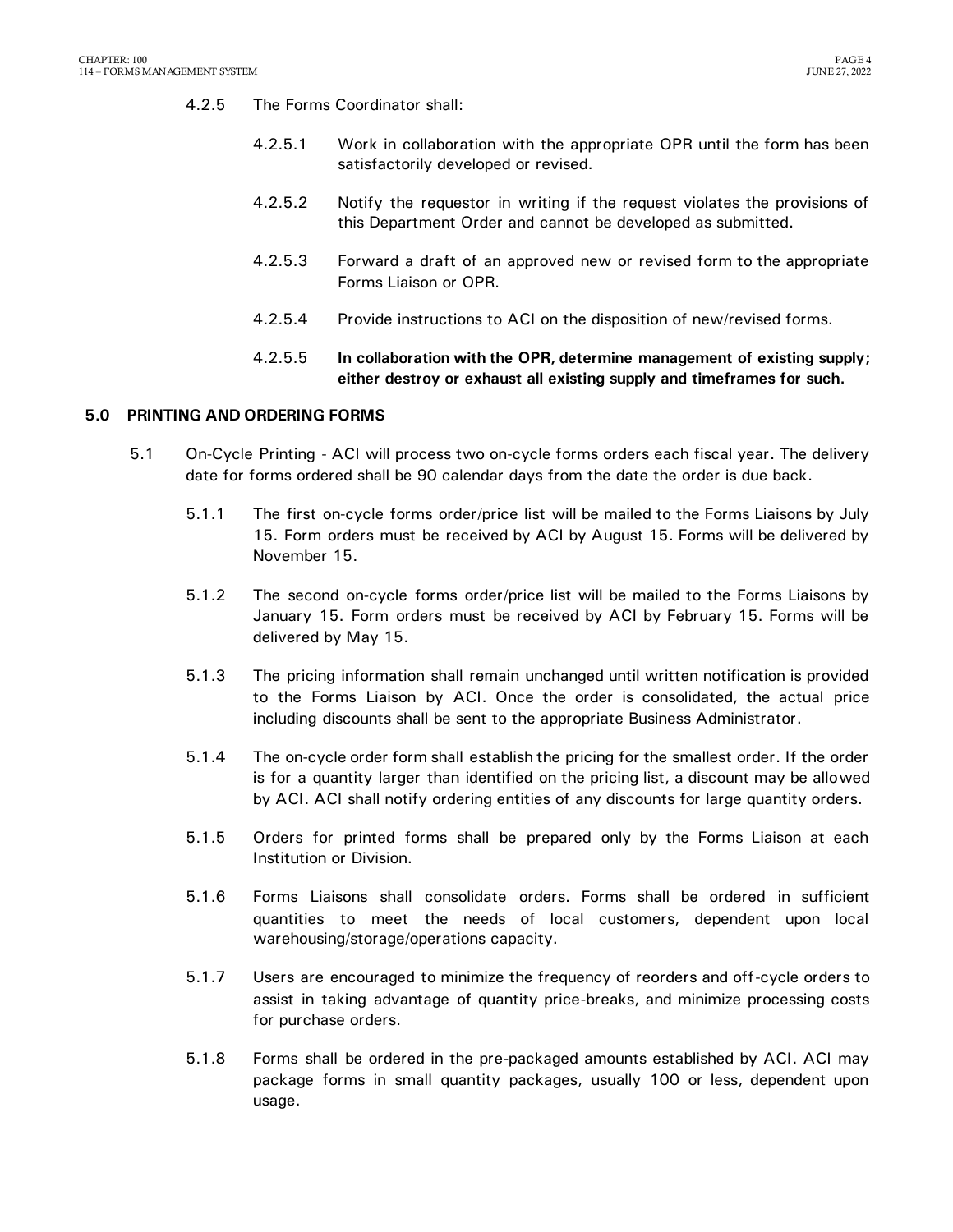- 5.1.9 Requesting Business Offices shall prepare an order for forms as indicated by the instructions on the request and submits it to the appropriate Forms Liaison.
	- 5.1.9.1 The Forms Liaison(s) shall consolidate the orders and fill them from either the warehouse or other central inventory.
	- 5.1.9.2 After Business Offices acknowledge receipt of their orders, the appropriate Business Administrator shall process the transaction(s) for payment.
- 5.2 Off-Cycle Ordering Forms may be ordered during the off-cycle time period by contacting the Forms Liaison, who shall coordinate the order(s) with ACI. Prices shown on the cycle order/price list will be in effect. Volume discounts may apply when a sufficient quantity is ordered, as determined by ACI.
- 5.3 Printing Forms ACI and the Forms Liaisons shall only print or authorize the printing of forms that have been approved by the Forms Coordinator.
	- 5.3.1 Upon receipt of printing instructions, ACI shall print and prepare the forms for distribution.
	- 5.3.2 ACI shall print sufficient copies of new forms, as determined by the OPRs, in consultation with the Forms Coordinator.
	- 5.3.3 ACI-produced forms shall be printed and contain the approved ADCRR logo design developed by the Forms Coordinator and approved by the Director.

#### <span id="page-6-0"></span>**6.0 FORMS INVENTORY AND RECORD-KEEPING**

- 6.1 Institution and Division Business Offices shall establish and maintain a consolidated "warehouse" inventory sufficient to meet the demonstrated needs of the entire institution or office.
- 6.2 ACI shall provide a report that includes the title and number of each form, the Business Office and quantity purchased, date(s) of purchase, and individual and aggregate cost of each form to the Forms Coordinator on an after-cycle basis.
- <span id="page-6-1"></span>**7.0 ANNUAL INSPECTION** - The Inspections Unit shall determine if:
	- 7.1 Only authorized electronic and ACI forms are being used.
	- 7.2 ACI printed forms in use include the approved ADCRR logo.
	- 7.3 Required forms management records are being maintained.
	- 7.4 Warehouse/office stock, distribution and reorder mechanisms are in place and functioning.

### <span id="page-6-2"></span>**DEFINITIONS/GLOSSARY**

Refer to the Glossary of Terms **for the following:**

- **Form**
- **Format**